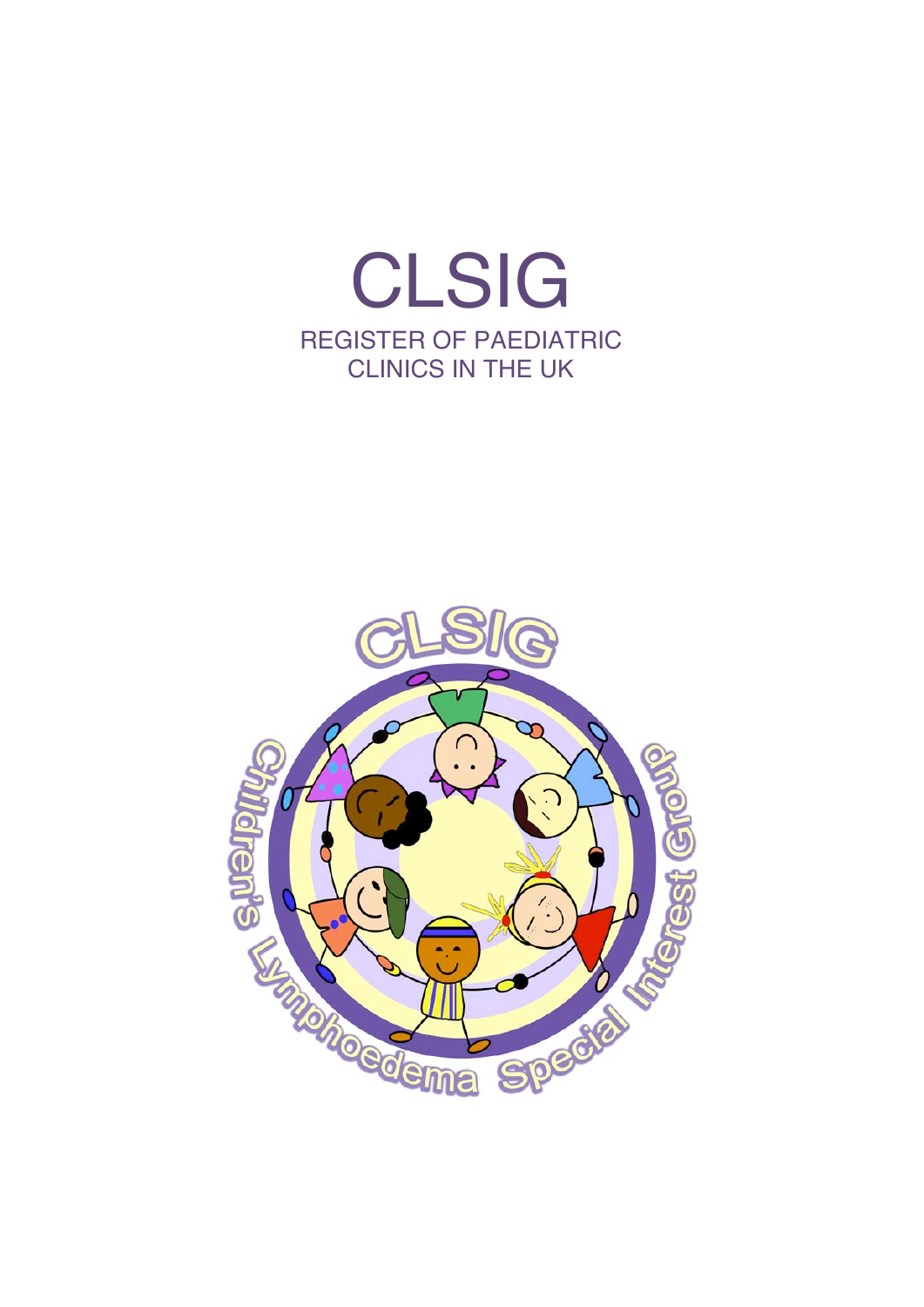#### **The following information has been put together by members of CLSIG and will be updated on an annual basis**

### **1. Highlands**

- $\triangleright$  Lead contact person Louise Shakespeare
- $\triangleright$  Clinic address Lymphoedema Service, Caithness General Hospital, Wick, KW1 4RX
- $\triangleright$  Clinic tel no 01955 880251
- $\triangleright$  Clinic mobile no 07920 023011
- > Clinic email address High-UHB.highland.lymphoedema@nhs.net
- > Treatments available –MLD/SLD, exercise, skincare, kinesio tape, compression garments
- $\geq$  Do you have a support group No
- > Cancer/non- cancer service? Both
- $\triangleright$  Referral criteria and funding Referrals accepted from all HCP
- ! Days/time of clinic Monday to Friday 08.30- 16.30 hrs

#### **2. Grampian**

- $\geqslant$  Lead contact person Gillian Craig
- > Clinic address Chronic Oedema Service, Aberdeen Community Health and Care Village, Green Zone, Frederick St, Aberdeen, AB24 5HY
- $\geq$  Clinic tel no 01224 655573
- $\triangleright$  Clinic mobile no 0777 1978648
- $\triangleright$  Clinic email address gilliancraig@nhs.net
- $\triangleright$  Fax no –N/A
- $\triangleright$  Treatments available DLT MLLB, MLD, LLLT, exercise, skincare, kinesio tape, compression garments
- $\geq$  Do you have a support group No
- > Cancer/non- cancer service? Both
- $\triangleright$  Referral criteria and funding Referrals accepted from all HCP
- $\geq$  Days/time of clinic –Monday to Friday 08.30- 17.00 hrs. All children are seen out of school hours during term time and during school holidays if at all possible

### **3. Tayside**

- $\triangleright$  Lead contact person: Claire Hastie
- $\triangleright$  Clinic Address Lymphoedema, Macmillan Day care, Roxburghe House, Royal Victoria Hospital, Dundee
- $\triangleright$  Clinic Tel No 01382 423174
- $\triangleright$  Fax: 01382 423157
- $\triangleright$  Clinic email -clairehastie@nhs.net
- > Treatment Available MLD/SLD, compression bandaging/hosiery, KT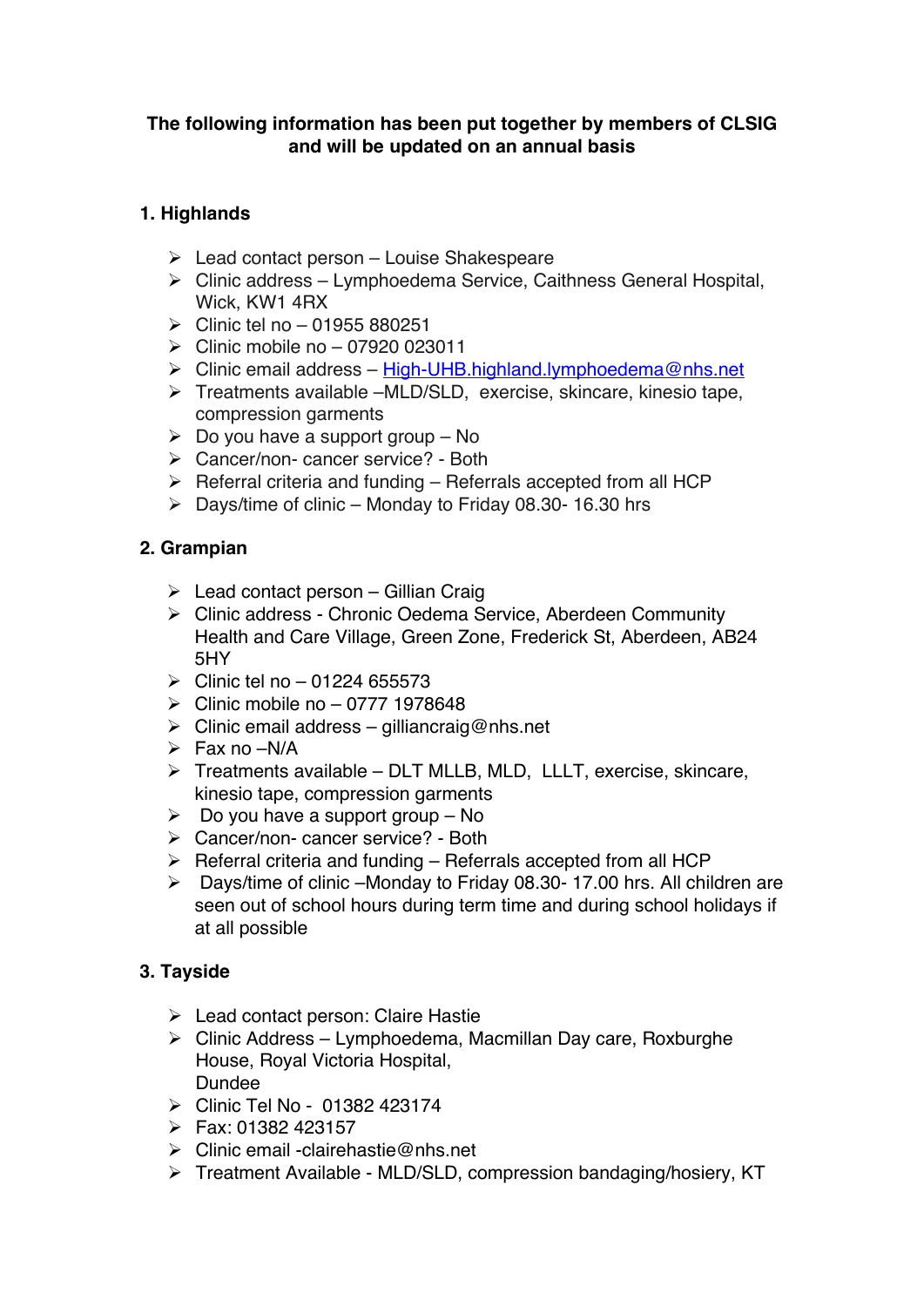- $\triangleright$  Support Group cancer related at Maggies Centre
- $\triangleright$  Cancer/Non- cancer service? Both
- $\triangleright$  Referral Criteria and funding For children, they must be referred by a paediatrician who has performed appropriate investigations/ genetic testing to identify cause. Would accept a GP referral if the child has been through this process already.
- $\triangleright$  Days/times of clinic Mon-Fri 08.30-16.30

### **4. Forth Valley**

- > Lead contact person: Yolande Borthwick
- $\triangleright$  Clinic Address Lymphoedema Clinic, Strathcarron Hospice, Randolph Hill, Denny FK6 5HJ.
- ! Clinic Tel No 01324 826222Fax: 01324826119
- > Clinic email yolande.borthwick@nhs.net
- > Treatment Available Compression hosiery, compression bandaging, SLD/MLD, Kinesiotaping, Advice on exercise, skin care, self management strategies
- $\triangleright$  Support Group available Not specifically for children
- $\triangleright$  Cancer/Non- cancer service/both Yes all causes of Lymphoedema.
- $\triangleright$  Referral Criteria and funding Children under 16 years old require a diagnosis to be made by paediatrician prior to us assessing the lymphoedema and giving advice. The child should be on a paediatricians's caseload for ongoing medical review as required.Funding is by NHS Forth Valley
- $\triangleright$  Area covered Forth Valley

# **5. Glasgow**

- $\triangleright$  Lead contact person Margaret Rice
- > Clinic address Specialist Lymphoedema Service, 70 Commercial Road, Glasgow, G5 0QZ
- $\triangleright$  Clinic tel no 0141 300 6318
- $\triangleright$  Clinic mobile no N/A
- $\triangleright$  Fax no 0141 300 6344
- > Clinic email address margaret.rice@ggc.scot.nhs.uk
- $\triangleright$  Treatments available –compression bandaging, MLD, kinesio taping, garments
- $\triangleright$  Do you have a support group No
- $\triangleright$  Cancer/non- cancer service? No restrictions
- $\triangleright$  Referral criteria and funding referral from anyone but GP/Consultant must be aware Days/time of clinic – Mon- Fri 08.30-16.30 except public holidays

### **6. Lothian**

- > Lead contact person: Fiona Wann/Allan Thomson
- $\triangleright$  Clinic Address Lothian Primary Care Lymphoedema Service,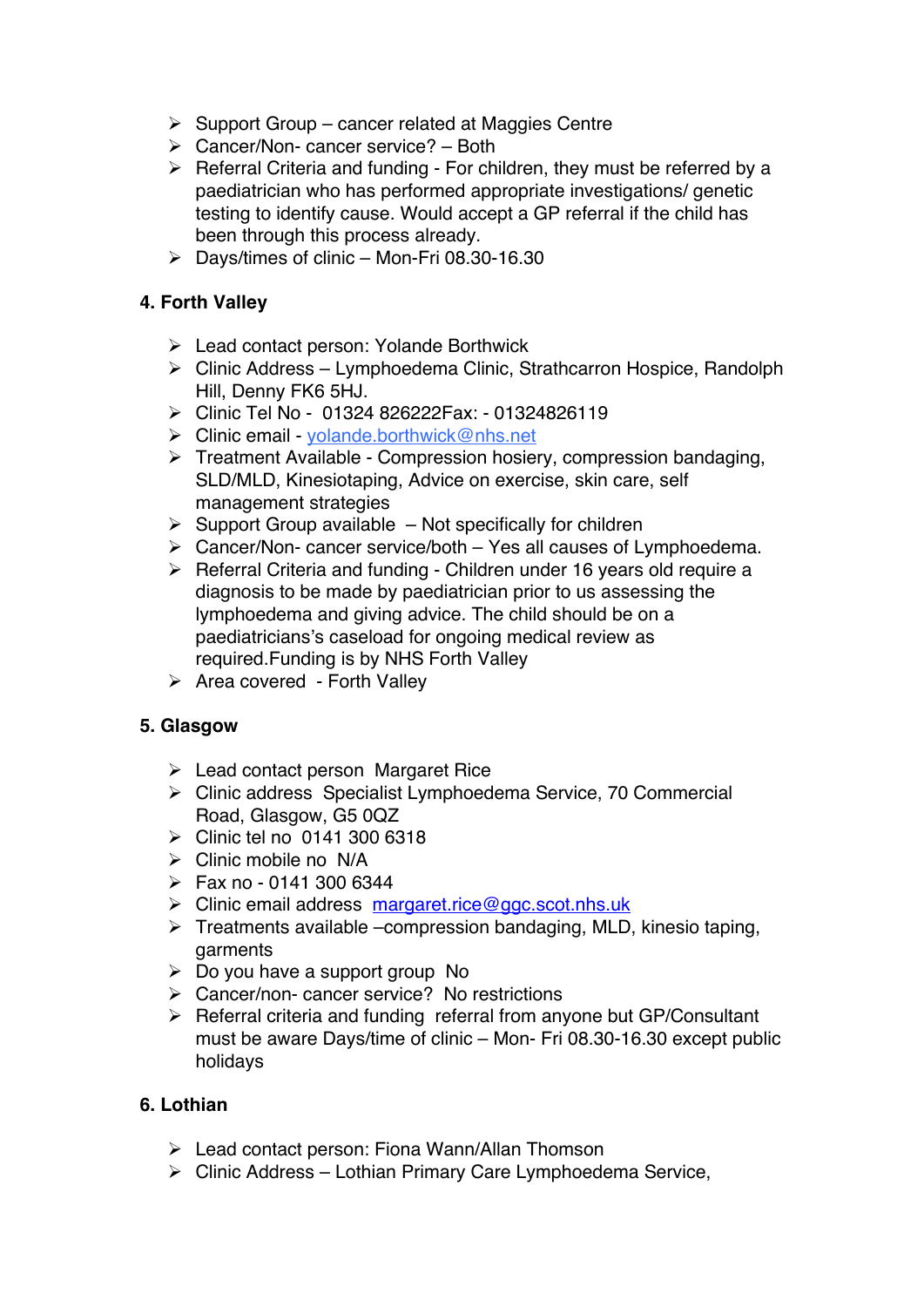WesterHailes Healthy Living Centre, 30 Harvesters Way Edinburgh, EH14 3J

- $\triangleright$  Clinic Tel No 0131453 9362
- $\triangleright$  Fax: N/A
- ! Clinic email: fiona.wann@nhslothian.scot.nhs.uk OR allan.thomson@nhslothian.scot.nhs.uk
- $\triangleright$  Treatment Available Compression Bandaging, compression hosiery, SLD, MLDI short intervention where appropriatel, Kinesiotaping, Advice on exercise, skin care/self management strategies.
- $\triangleright$  Support Group available No
- $\triangleright$  Cancer/Non- cancer service/both Both
- $\triangleright$  Referral Criteria and funding -The Lothian service is an adult service. However, children under 16 years who are referred from a specialist Lymphoedema service with paediatric expertise and are on a paediatrician's caseload for ongoing medical review and management will be considered. Children must have been assessed, diagnosed and have a treatment plan in place prior to referral.
- $\triangleright$  Area covered Lothian

### 7. **Newcastle upon Tyne**

- $\triangleright$  Lead contact person Kath Clark
- $\triangleright$  Clinic address- Lymphoedema Clinic. Out patients West, St Oswald's Hospice, Regent Avenue, Gosforth, Newcastle upon Tyne NE3 1EE
- $\triangleright$  Clinic tel no 0191 2469050/2850063
- $\triangleright$  Clinic mobile no  $-N/A$
- $\triangleright$  Fax no -0191 2469072
- $\triangleright$  Clinic email address –kathclark@stoswaldsuk.org
- $\triangleright$  Treatments available -Long term and Intensive treatment Hosiery, MLD, Coban 2 & Comprilan short-stretch bandaging, Kinesio tape
- $\triangleright$  Do you have a support group Not specifically for children
- $\triangleright$  Cancer/non- cancer service? All chronic oedema
- $\triangleright$  Referral criteria and funding via healthcare professional, paid by appointment by relevant CCG
- $\triangleright$  Days/time of clinic –Monday to Friday 9am-5pm

### **8. Northern Ireland**

Referral details available at: www.Inni.org

Referrals can also be made from GPs via the CCG electronic system

### **All clinics provide:**

 $\triangleright$  Treatments available – MLD, Compression Bandaging (Coban 2) and traditional short stretch), skin care advice, kinesiotaping and hosiery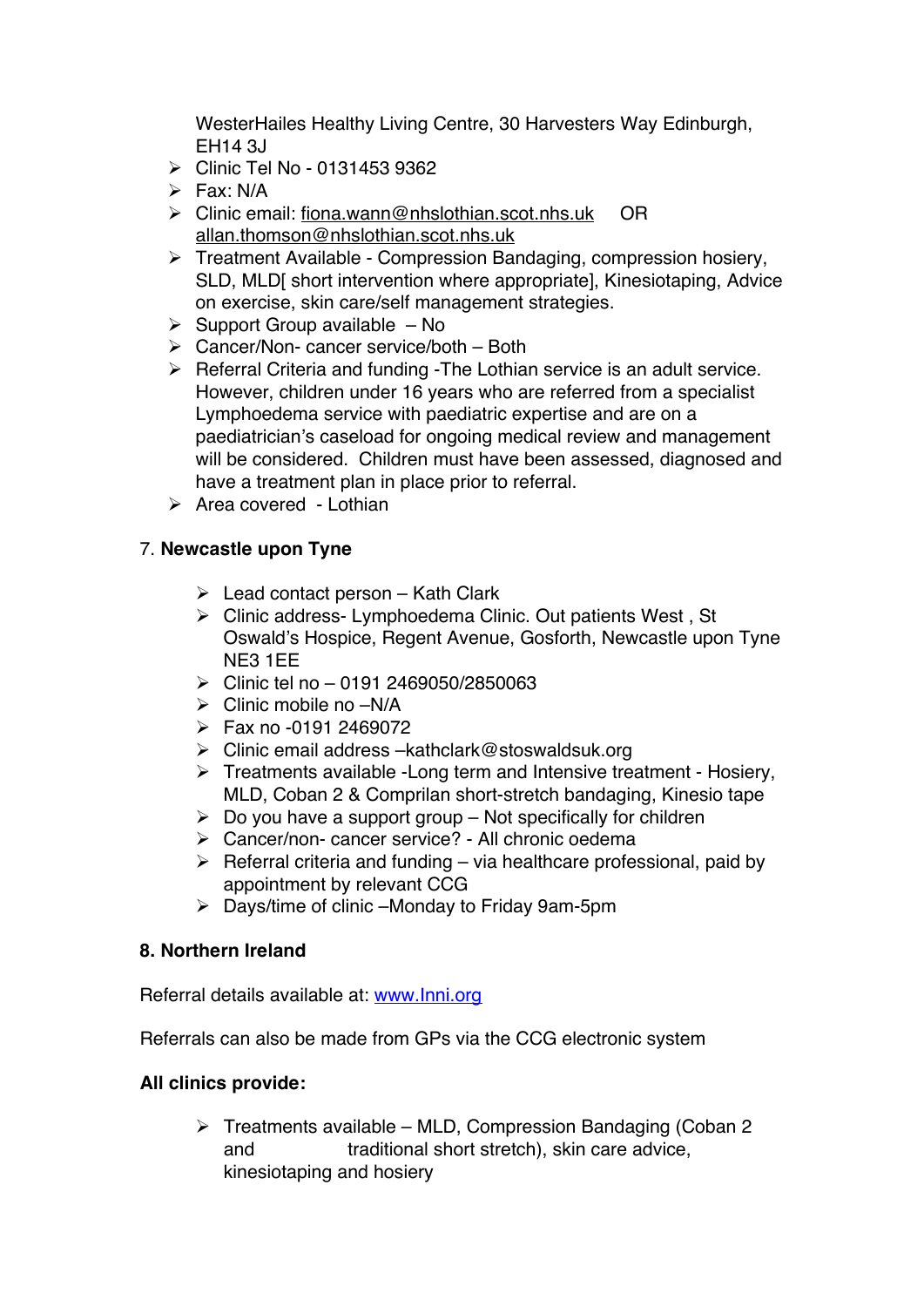- $\triangleright$  All trusts provide both adult and paediatric services
- $\triangleright$  A regional genetic team contact is available and liaises with St Georges, London
- $\triangleright$  Do you have a support group No formal paediatric support
- $\triangleright$  Cancer/non- cancer service? Both
- $\triangleright$  Referral criteria and funding Referrals accepted from all HCPs, must be registered with a NI GP
- $\triangleright$  Days/time of clinics Monday to Friday 08.30- 16.30 hrs.

#### *There are 5 Health and Social care Trusts in N. Ireland and each has a service:*

### **Belfast HSC Trust**

- $\triangleright$  Lead contact person Jill Lorimer/ Gillian McCollum (job-share)
- $\triangleright$  Clinic Address Lymphoedema Service, Physiotherapy Dept., Cancer Centre, Belfast City Hospital, Lisburn Road, Belfast, BT9 7AB
- $\triangleright$  Clinic Tel No 028 90638418
- $\triangleright$  Clinic email address jill.lorimer@belfasttrust.hscni.net/gillian.mccollum@belfasttrust.hscn i.net

### **Northern HSC Trust**

- $\triangleright$  Lead contact person Elaine Stowe
- $\triangleright$  Clinic address Lymphoedema Service, Ballymena Health & Care Centre, Cushendall Road, Ballymena, BT43 6HB
- $\triangleright$  Clinic tel no 028 25635202
- $\triangleright$  Clinic mobile no 07825554359
- $\triangleright$  Clinic email address elaine.stowe@northerntrust.hscni.net

### **South Eastern HSC Trust**

- $\triangleright$  Lead contact person Pippa McCabe
- $\triangleright$  Clinic address Lymphoedema Service, First Floor Old Psychiatry Building, Lagan valley Hospital, Lisburn, BT26 1JP
- $\triangleright$  Clinic tel no 028 92633737
- > Clinic email address pippa.mccabe@setrust.hscni.net

### **Southern HSC Trust**

- $\triangleright$  Lead contact person Lynne Whiteside
- $\triangleright$  Clinic address Lymphoedema Clinic, Portadown Health and Care Centre, Tavanagh Ave, Portadown, Co.Armagh BT62 3BU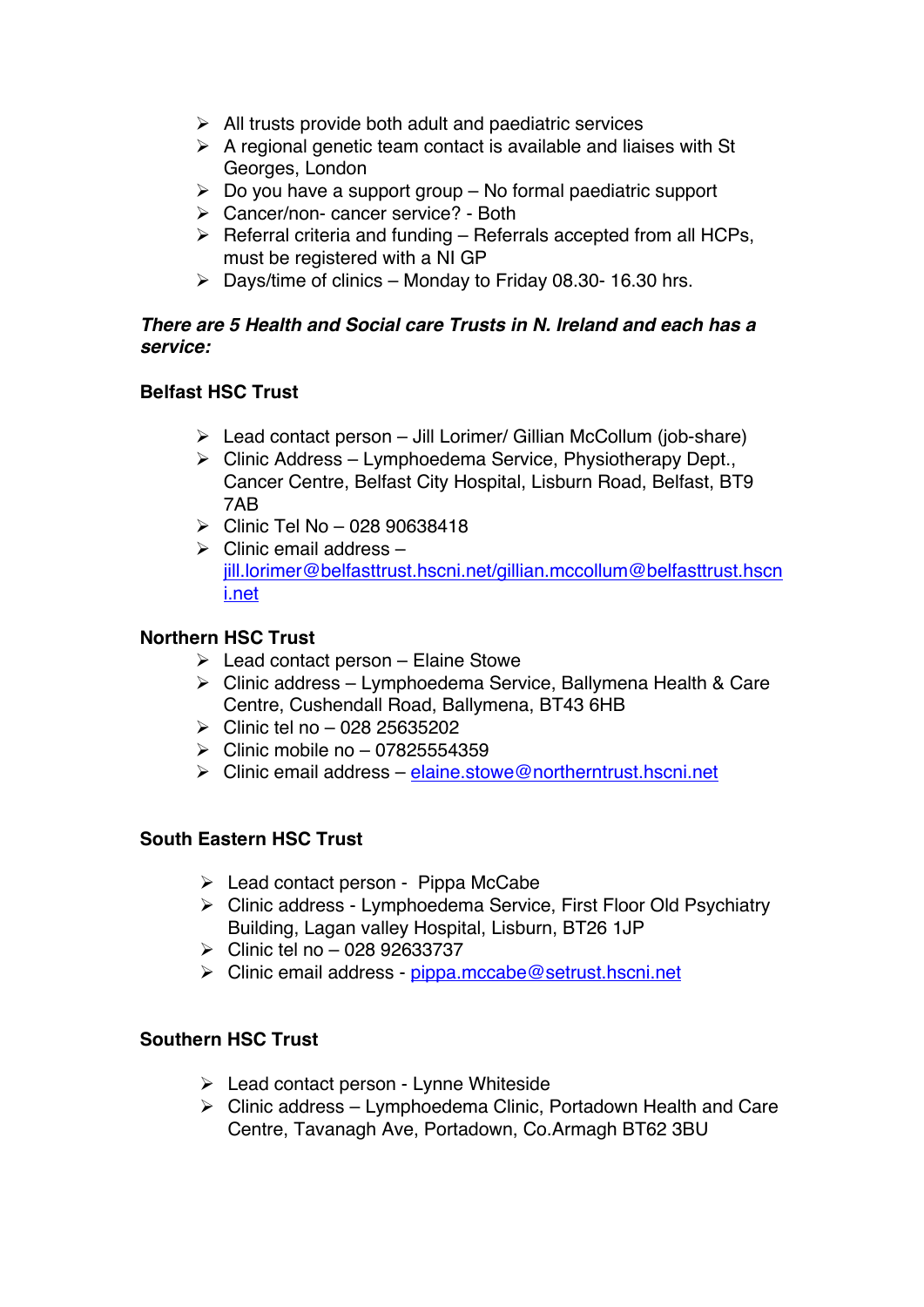- $\triangleright$  Referral address AHP Central Booking Unit, The Ramone Building, Craigavon Area Hospital, 68 Lurgan Road, Portadown, BT63 5QQ
- $\triangleright$  Clinic tel no 028 38360443
- $\triangleright$  Clinic mobile no 07825840738
- ! Clinic email address Lynne.whiteside@southerntrust.hscni.net

#### **Western HSC Trust**

- $\triangleright$  Lead contact person Jill Hamilton
- > Clinic address Lymphoedema Service, Riverside House, Outpatient Physio Dept, Tyrone County Hospital, Omagh, BT79 **OAP**
- $\geq$  Clinic tel no 028 82833134
- > Clinic email address jillr.hamilton@westerntrust.hscni.net

### **9. Kendal, Cumbria**

- $\triangleright$  Lead contact Denise Hardy
- $\triangleright$  Clinic address Kendal Lymphology Centre, 64 Stramongate, Kendal, Cumbria LA9 4BD
- $\triangleright$  Clinic tel no 01539 735111
- $\geq$  Clinic mobile no 07584 098339
- $\triangleright$  Fax no 01539 733225
- $\triangleright$  Clinic email address –denise.hardy@kendal-lymphology.org.uk
- $\triangleright$  Web address www.kendal-lymphology.org.uk
- $\triangleright$  Treatments available MLB, Compression garments/wraps, Ktaping, Exercises, MLD and FG-MLD, Electro-stimulation, Low Level Laser, Physio-Touch, IPC, Skin care
- $\triangleright$  Do you have a support group Yes
- > Cancer/non- cancer service? All chronic oedema, lipoedema, children
- $\triangleright$  Referral criteria and funding See mainly NHS patients referred locally, but also out of area cases with funding. Also see private patients where funding is not available.
- $\triangleright$  Days/time of clinic Clinic runs flexibly generally Mon-Saturday (8) - 6pm) but out of hours appointments available on request. Closed bank holidays

### **10. Leeds**

- $\triangleright$  Lead contact: Jacqueline Banks
- > Clinic Address: Lymphoedema Dept, Wharfedale Hospital, Newall Carr Road, Otley, Leeds, West Yorkshire, LS21 2LY
- ! Clinic Tel No: 0113 3921807/3921808
- $\triangleright$  Clinic Mobile No: None
- $\triangleright$  Fax No: 0113 3921806
- > Clinic Email Address: Jacqueline.banks3@leeds.nhs.uk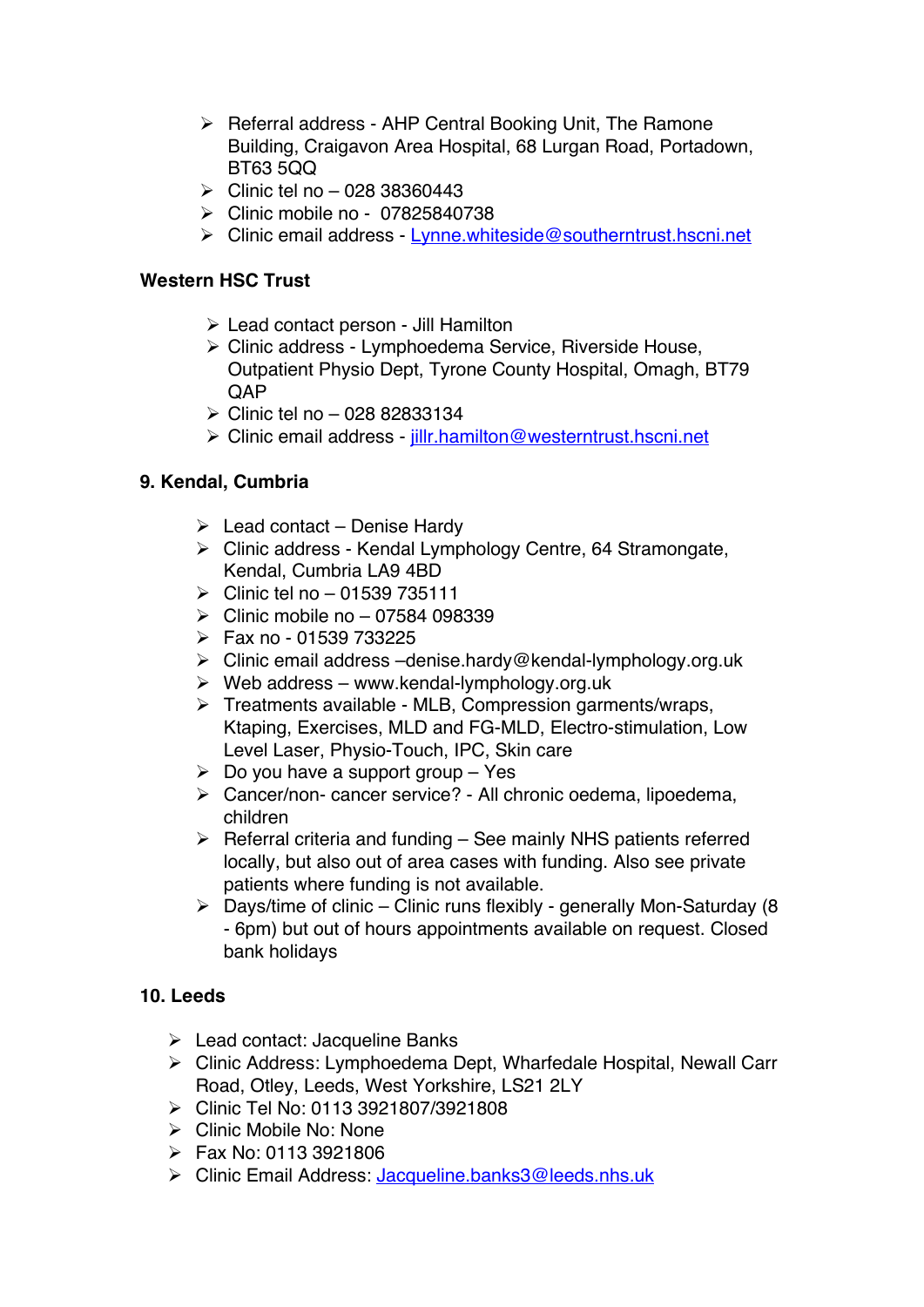- > Treatments available: Skin care, Exercise, SLD, MLD, MLLB, Coban 3M, Compression Garments
- > Children's Support Group: No
- $\triangleright$  Cancer and non cancer Yes
- $\triangleright$  Referral criteria: Referrals accepted from Leeds Area, out of area must have CCG funding agreed.
- $\triangleright$  Funding: Out of area must have CCG funding agreed.
- $\triangleright$  Days/clinic times: Monthly at Wharfedale both in & out of school holidays. Four clinics a year at Leeds General Infirmary within the Children's Out-patient Dept

### **11. Preston**

- $\triangleright$  Lead contact: Debbie Murphy
- > Clinic Address: St Catherines Hospice, Lostock Hall Lane, Lostock Hall, Preston, PR5 5XU
- $\triangleright$  Clinic Mobile : N/A
- ! Clinic Tel No: 01772 629171
- $\triangleright$  Fax No: 01772 696399
- > Clinic Email Address: Lymphoedema@stcatherines.co.uk
- $\triangleright$  Treatments available: Compression hosiery, MLD, 3M Coban bandaging , Kinesio tape, Laser is available with consultant approval, Oscillation, Exercise advice
- ▶ No Support Group currently. Lymph4kidz.com
- $\triangleright$  Cancer and non cancer : Yes
- $\triangleright$  Referral criteria:
- $\triangleright$  Funding: NHS All children require funding sought by their GP
- $\triangleright$  Days/clinic times: There is a designated padiatric lymphoedema clinic held within the paediatric out patient's department (Monday – Friday 08.30-17.00)

Children's Lymphoedema service is based in a dedicated children's clinic, which provides youngsters with a relaxing child friendly environment at Broadoaks Child Development Centre in Leyland Lancashire. The service is available 5 days a week however the children's clinics are held during the school holidays

# **12. Mansfield (Specialist Centre)**

- $\triangleright$  Lead contact person Emma Blount
- > Clinic address -Lymphoedema Clinic 10, Kings Treatment Centre, Mansfield Road, Sutton in Ashfield,Nottinghamshire,NG17 4JL
- $\triangleright$  Clinic tel no 01623 672416
- $\triangleright$  Fax no -01623 676079
- $\triangleright$  Clinic email address emma.blount@nhs.net
- $\triangleright$  Treatments available DLT, Routine follow ups
- $\triangleright$  Do you have a support group -not at present but intention is to start one
- $\triangleright$  Cancer/non- cancer service? Yes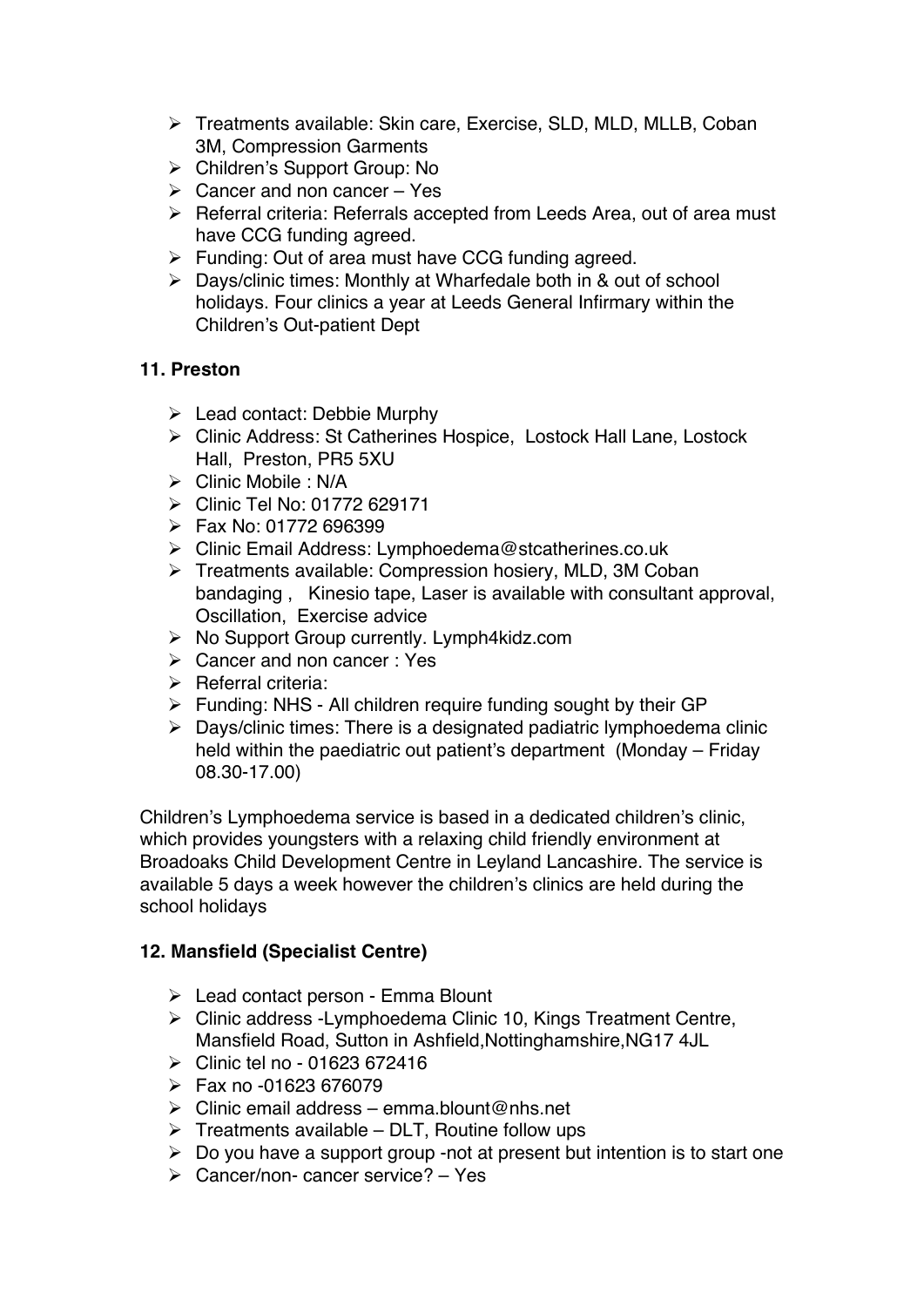- $\triangleright$  Referral criteria and funding GP referrals, inpatient referrals and referrals
- $\triangleright$  from other specialities
- $\triangleright$  Days/time of clinic Mon 08.00-17.00, Tues 08.00-17.00, Wed 08.00-1800.
- $\geq 2$  x Consultant clinics 8.00 18.00 Thursday 08.00 17.00, Friday 08.00 - 17.00

### **13. Derby (RDH, Specialist Centre)**

- > Lead contact; Clare Nawo, CNS/Team Lead
- > Clinic Address; Lymphoedema Clinic, Royal Derby Hospital, Level one, Main Hospital, Uttoxeter Road, Derby DE22 3NE
- ! Phone; 01332 786378
- $\triangleright$  Fax No: 01332787591
- $\triangleright$  E-Mail; dhft.QMClymp@nhs.net
- $\triangleright$  Treatments available; MLLB, MLD, IPC, Kinesio taping, Skin care and exercise advice.. Links with, Orthotics, Dietician, Physio,, Tai Chi classes Dermatologist, Vascular Department, Bariatric surgeons. All other departments within a large foundation trust hospital.
- $\triangleright$  Support group; No
- $\triangleright$  Service we see all chronic oedemas, both primary and secondary.
- $\triangleright$  Referral criteria; We accept referrals from GP's or hospital consultants from Trent region. Also, 'out of area' from GP'S with no local service. Paediatric referrals are same criteria but when an adult they can move to their local service. GP. funded. Referrals are to Dr. Vaughan Keeley, Level 3, M and G Block, Royal Derby Hospital, Uttoxeter Road, Derby, DE22 3NE.
- $\triangleright$  Clinic times; Monday to Friday 8.30-5.30.pm.

# **14. Nottingham (Specialist Centre)**

- $\triangleright$  Lead contact person Anna Rich
- $\triangleright$  Clinic address- Nottingham lymphoedema clinic, b floor, west block. Queens medical centre, Nottingham, NG7 2UH
- ! Clinic Tel no 0115 9249924 ext 63266
- $\triangleright$  Fax No -0115 8754585
- $\triangleright$  Clinic email address anna.rich@nuh.nhs.uk / dhft.QMClymph@nhs.net
- $\triangleright$  Treatments available DLT & maintenance, MLLB, MLD, Kinesio
- $\triangleright$  Do you have a support group- Yes
- > Cancer/non- cancer service Yes
- $\triangleright$  Referral criteria and funding Any type of chronic oedema / lymphoedema referral accepted. Gp / specialist referral
- $\triangleright$  Days/time of clinic Therapist clinic mon-fri 7.30 am 16.30 pm. Consultant clinics held weekly on a Tuesday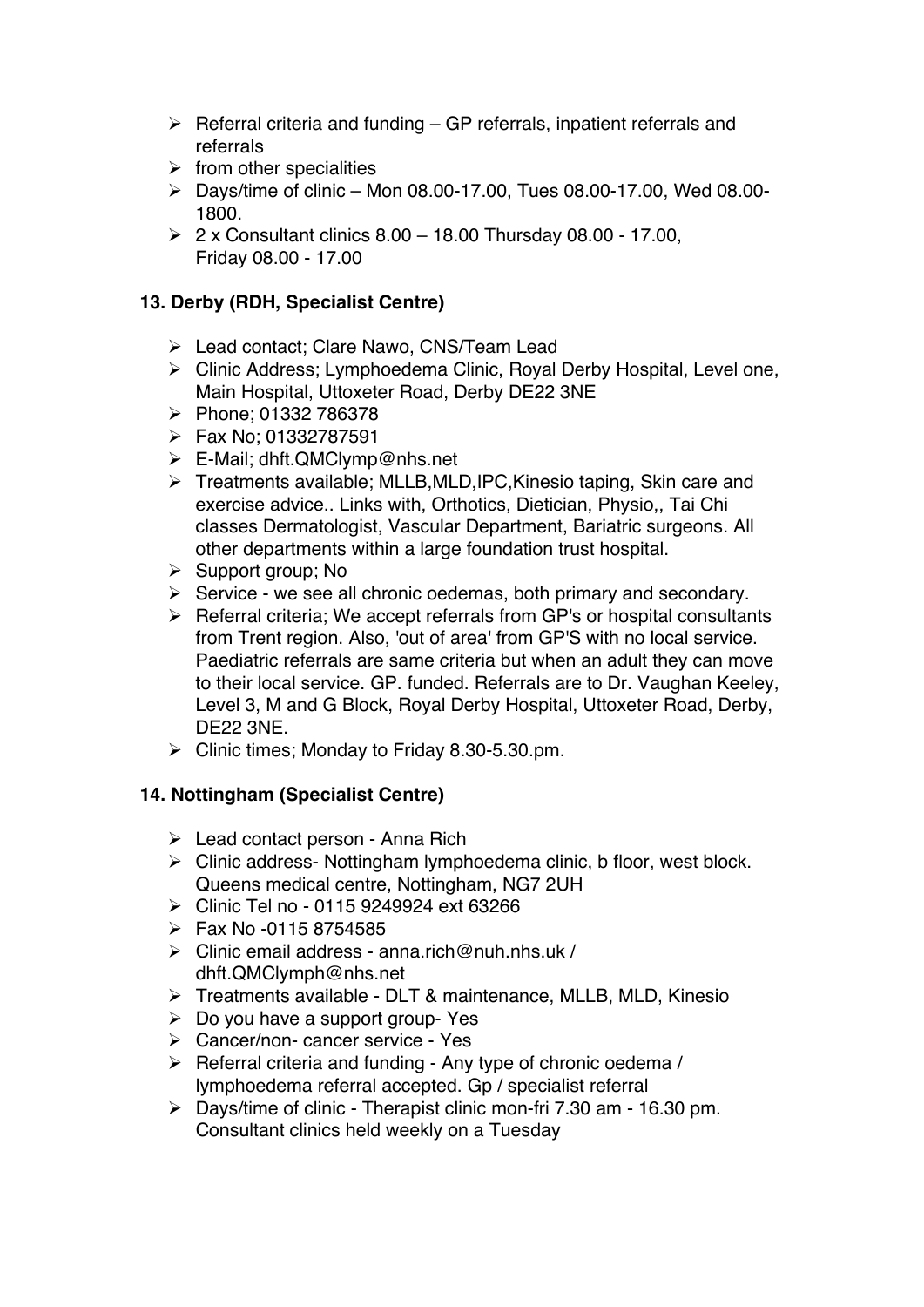### **15. Stoke-on-Trent**

- $\triangleright$  Lead contact person Rebecca Elwell
- > Clinic address- Lymphoedema Clinic., Cancer Centre, Royal Stoke University Hospital, University Hospitals of North Midlands, Newcastle Road, Stoke-on-Trent, ST4 6QG
- $\triangleright$  Clinic tel no 01782 676688
- $\triangleright$  Fax no -0843 636 5179
- $\triangleright$  Clinic mobile no N/A
- $\triangleright$  Clinic email address lymphoedemaclinic@uhns.nhs.uk
- $\triangleright$  Treatments available DLT (MLLB, MLD, SPC, Hivamat, LLLT) exercise, skincare, kinesio tape, compression hosiery
- $\triangleright$  Do you have a support group Yes but not specifically for children, we use lymph4kidz.com
- > Cancer/non- cancer service? Both
- $\triangleright$  Referral criteria and funding Referrals accepted from any HCP to hospital, NHS
- ! Days/time of clinic –Monday to Friday 09:00 16.30hrs. All children are seen out of school hours during term time and during school holidays if at all possible

There is a designated paediatric lymphoedema clinic held within the paediatric out patient's department at University Hospitals of North Midlands during each and every school holiday. If patients are required to attend more frequently or are away during holiday alternative clinic slots can be rearranged.

# **16. Lichfield, Staffordshire**

- $\triangleright$  Lead contact person Helen Young
- $\triangleright$  Clinic address Lymphoedema Clinic, St Giles Hospice, Fisherwick Rd, Whittington, Staffordshire, WS14 9LH
- $\triangleright$  Clinic tel no 01543-434513
- $\triangleright$  Clinic mobile no N/A
- > Clinic email address helen.young@stgileshospice.com
- $\triangleright$  Fax no 01543-433346
- > Treatments available -Hosiery, MLD, Coban 2 & Comprilan shortstretch bandaging, Kinesio tape
- ! Do you have a support group Children's website lymph4kidz.com
- > Cancer/non- cancer service? -All chronic oedema
- $\triangleright$  Referral criteria and funding Via HCP. If out of area, St Giles approach relevant CCG
- > Days/time of clinic Mon-Fri 08.00-16.30hrs. Dedicated children's Clinics also held during school holidays

# **17. Wales**

 $\triangleright$  Lead contact person – Elizabeth Coveney National Paediatric Lymphoedema Lead in Wales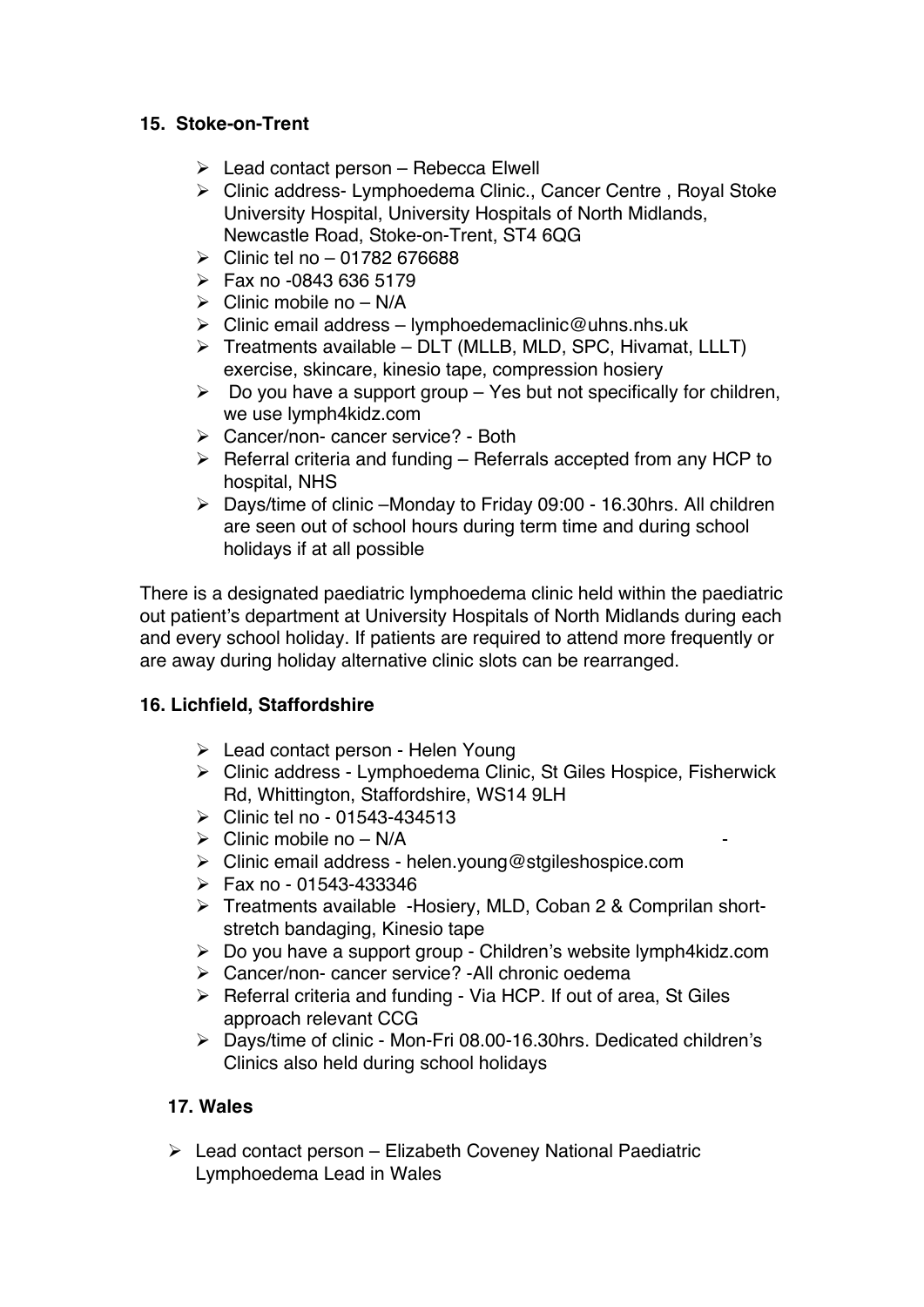- > Contact address: Lymphoedema Network Wales, Cimla Health and Social Care Centre, Cimla, Neath, SA11 3SU
- $\triangleright$  Contact Tel No 01639 862767
- $\triangleright$  Clinic mobile no N/A
- ! Contact email <Lymphoedema.Network.Wales@wales.nhs.uk>
- $\triangleright$  Treatments available Full Assessment, Follow-up, Intensive Treatment, LVA, Scanning ICG
- $\geq$  Do you have a support group -Currently an adult support group but not a paediatric one
- $\triangleright$  Cancer/non- cancer service? -Lymphoedema from all causes are treated
- $\triangleright$  Referral criteria and funding This is an All Wales Service, seeing children and young people from 0-25 years who have lymphoedema from any cause and who live in Wales, in their own health board. Referrals accepted from any Healthcare Professional. Contact by email for a referral form or refer by letter with complete medical details.
- $\triangleright$  Days/time of clinic Mon-Thurs 8.00 am-4.30 pm Fri 8-1.30 pm

# **18. Cambridge**

- > Lead Contact Tracy Hancock
- > Clinic Address Lymphoedema Clinic, Arthur Rank House, Cherry Hinton Road, Shelford Bottom, Cambridge, CB22-3FB
- ▶ Clinic Tel no 01223-675777
- $\triangleright$  Clinic fax no 01223-723111
- > Clinic email address Email tracy.hancock@arhc.org.uk Or if PID tracy.hancock1@nhs.net
- $\triangleright$  Treatments available FG-MLD/MLB/K-tape/ Exercise/ Skincare/Compression garments/IPC/LLL Support Group
- $\triangleright$  Cancer and Non-Cancers + Lipoedema/ Children. NHS patients only
- $\triangleright$  Clinic runs weekdays 9-5 NOT bank hols

# **19.Enfield**

- $\triangleright$  Lead contact person Teresa HILL
- > Clinic address Enfield Lymphoedema Service, Forest Primary Care Centre, 308a Hertford Road, Edmonton N9 7HD
- $\triangleright$  Clinic tel no 0208 702 5870
- $\triangleright$  Clinic mobile no 0208 702 6438
- $\triangleright$  Fax no- 0208 702 3158
- > Clinic email address Teresa.Hill@enfield.nhs.uk
- > Treatments available Hosiery, MLD, Coban 2 & Comprilan shortstretch bandaging, Kinesio tape
- $\geq$  Do you have a support group -No
- > Cancer/non- cancer service? Yes
- $\triangleright$  Referral criteria and funding Live in the Borough of Enfield or has a GP in Enfield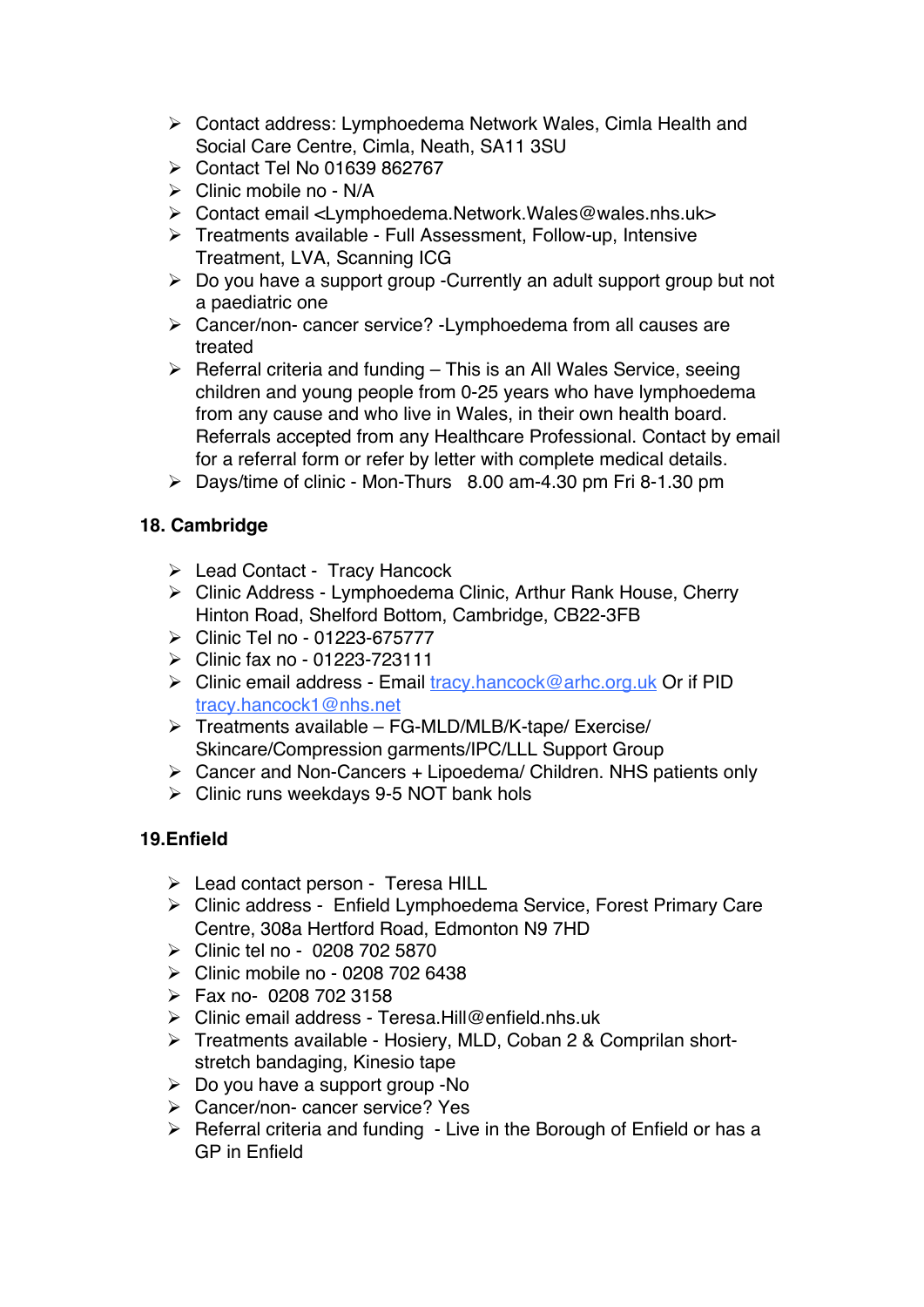! Days/time of clinic - Mon to Friday clinic Forest Primary Care Centre, Cancer Clinic Thursday all day at Lancaster Centre, Maintenance Clinic weekly St Michaels wed pm, outreach clinic once a month at Bowes Road.

### **20. North West London (UCLH)**

- $\triangleright$  Lead contact Ms Kay Eaton, Nurse Consultant Cancer and
- $\triangleright$  Supportive Care
- > Clinic address- Lymphoedema Service, University College London
- ! Hospital NHS Foundation Trust, Cancer Services, 1st Floor Central, 250
- > Euston Road, London, NW1 2PG
- ! Telephone number Clinic Co-ordinator: 020 3447 3925
- $\triangleright$  Fax no -020 3447 9055
- $\triangleright$  Treatments available
	- Intensive and long- term treatment , Skincare, Exercise, SLD, MLD, MLLB, Compression Garments, Kinesiology tape
- $\triangleright$  Do you have a support group Not specifically for lymphoedema
- $\triangleright$  or paediatric lymphoedema but are involved with several cancer support
- $\triangleright$  groups and recommend the LSN
- $\triangleright$  Cancer/non- cancer service? Cancer only for children and young
- $\triangleright$  people from the age of 13. Special arrangement for younger children.
- $\triangleright$  Referral criteria and funding via healthcare professional for
- $\triangleright$  children and young people with GP registered in North West, North
- > Central and North East London including West Essex, and those receiving
- $\triangleright$  treatment at UCLH. Local services will be sought where available.
- $\triangleright$  Days/time of clinic -Monday to Friday 9am -5pm. No specific paediatric
- $\triangleright$  lymphoedema clinics but arrangements for assessment and treatment in the
- ! Paediatric and Young Person's Oncology inpatient and Oncology day units
- $\triangleright$  where possible.

# **21. London (St Georges Hospital, Specialist Centre)**

- $\triangleright$  Lead contact person William Coleman (Clinic coordinator)
- $\triangleright$  Clinic address Lymphoedema Clinic B, St Georges Hospital, Lanesborough Wing, Blackshaw Road, London SW17 0QT
- $\geq$  Clinic tel no 0208 725 1784
- $\triangleright$  Fax no 0208 725 5353
- $\triangleright$  Clinic email address william.coleman@stgeorges.nhs.uk
- $\triangleright$  Treatments available Long term and Intensive treatment : Hosiery, MLD, Coban 2 & Comprilan short-stretch bandaging, Kinesio tape.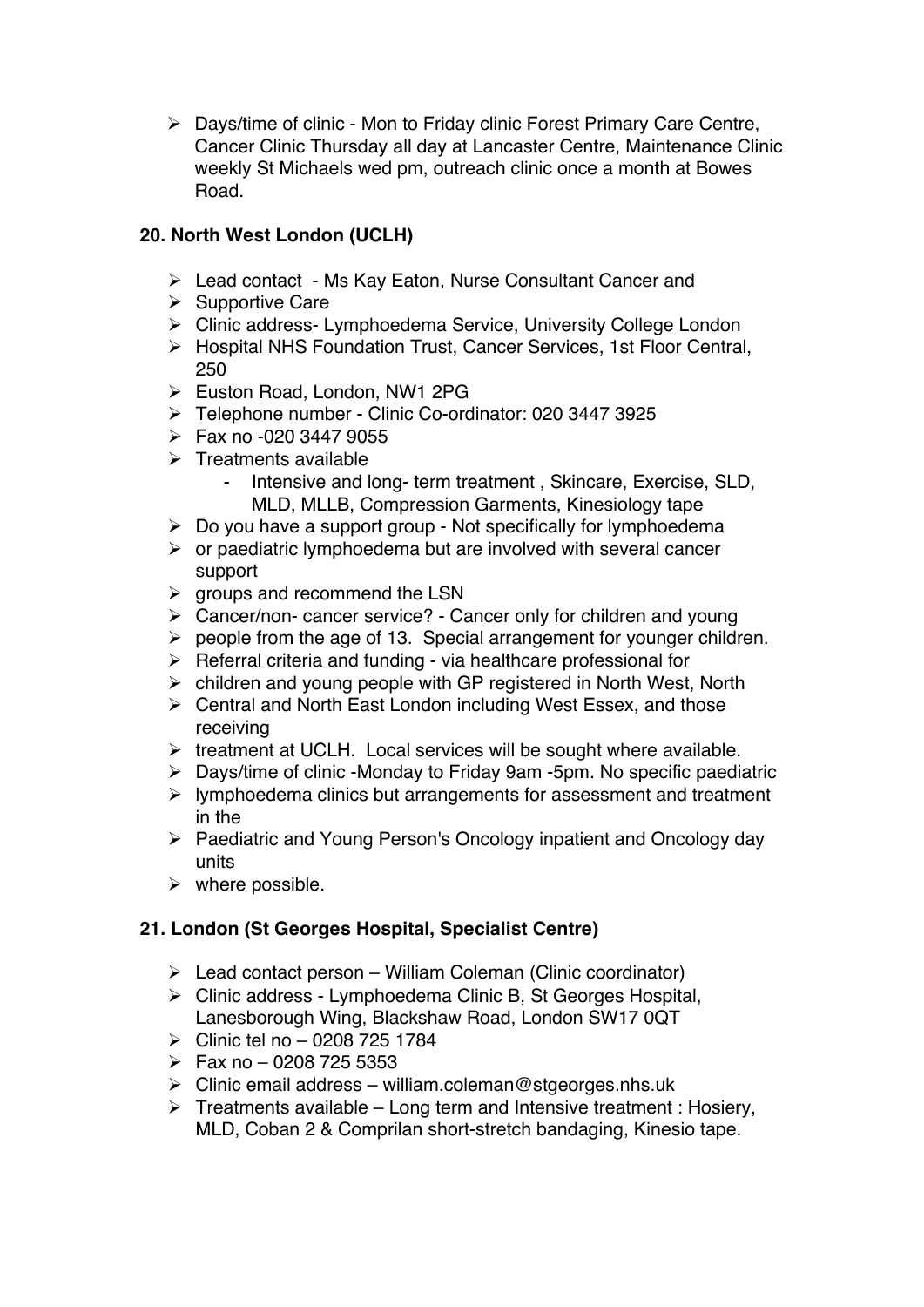- $\triangleright$  Support group Children's website lymph4kidz.com/lsn/. We offer an education session 1st and 3rd Thursday of the month (but not paeds specific)
- $\triangleright$  Cancer/non- cancer service? Both
- $\triangleright$  Referrals accepted from any lymphoedema clinical therapist or hospital consultant (ie tertiary referral service).
- $\triangleright$  GP referrals accepted if patient is from the Wandsworth borough. We are in the process of amending the referral pathway to allow GPs to refer all paediatric patients.
- $\triangleright$  Days/time of clinic Mon-Friday 08.30-19.30hrs Monday to Thursday. Fridays 08.30 to 16.30.
- $\triangleright$  Multidisciplinary (Lymphoedema/Genetics) consultant-led paediatric clinics are held three times per month.
- $\triangleright$  Other clinics:

1) Liposuction/Surgical Lymphoedema clinic for assessment of debulking "fatty lymphoedema" of a limb; and debulking of genital lymphoedema in females.

2) Urology-Lymphoedema clinic for debulking of genital lymphoedema in male patients (paediatric and adult).

### **22. Taunton**

- > Lead contact: Ali Batchelor, Lead Lymphoedema Nurse Specialist
- > Address: St Margarets Hospice, Bishops Hull, Taunton TA1 5HA or St Margarets Hospice, Little Tarrat Lane, Yeovil BA20 2HU
- $\triangleright$  Phone: 0845 070 8910
- > Email: CRC@st-margarets-hospice.org.uk
- $\triangleright$  Fax: 01823 345900
- $\triangleright$  Treatments: intensive treatment, maintainence, MLD, lymphassist, hivamat, exercise class, swimming group
- $\triangleright$  Support group: yes
- $\triangleright$  Cancer and non cancer Yes
- $\triangleright$  Funding and referral criteria: service fully funded by CCG; referrals accepted from all HCP but we do ask that our children are referred to St Georges for joint care
- $\triangleright$  Clinics run 5 days a week on both sites usually from 8-6 (may be some days that run 9-4 occasionally)
- $\triangleright$  Outreach clinics held twice a month at South Petherton, West Mendip and Burnham on Sea, monthly at Williton and every three months at Verrington

### **23. Torquay (Age 13 and above only)**

- $\triangleright$  Lead contact person Wendy Mason
- > Clinic address- Torbay & South Devon NHS Foundation Trust Lymphoedema Service, Outpatient Center, Rowcroft Hospice, Avenue